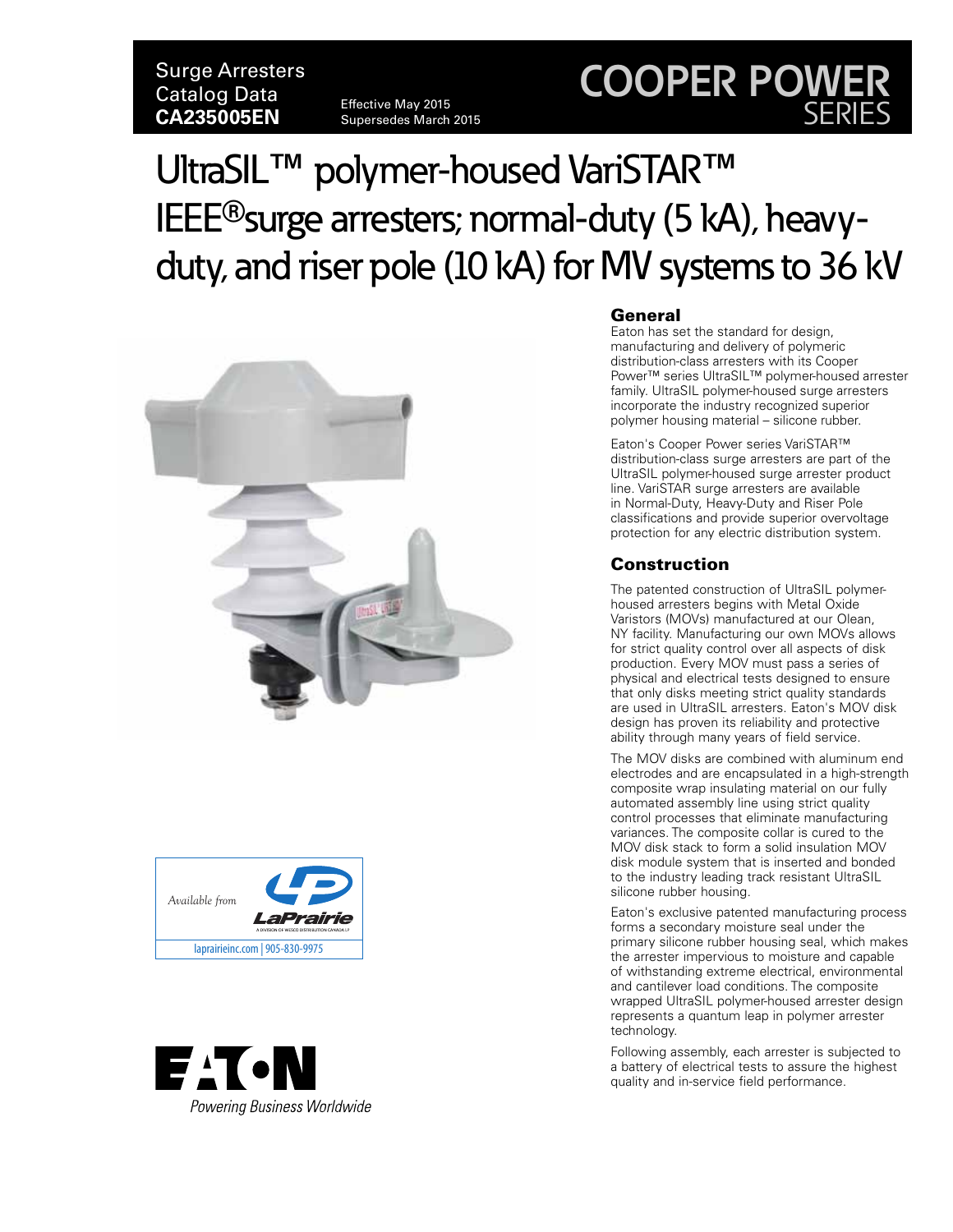### Catalog Data CA235005EN Effective May 2015



#### **Figure 1. Cutaway illustration of VariSTAR distribution-class arrester.**

## Features

UltraSIL silicone rubber polymer-housing has undergone a wide range of design tests to determine the optimum shed configuration. In addition, long term environmental testing has verified the lifetime superiority of silicone rubber when compared to other polymeric insulating materials.

Independent laboratory tests have verified the superiority of silicone rubber in terms of non-wetting surfaces, resistance to UV degradation and surface tracking, performance in contaminated environments, chemical inertness, temperature stability and other important insulating properties. UltraSIL silicone rubber polymerhousing will not support biological growth (algae and mildew), is non-flammable and will not support combustion.

An optional insulated mounting base is available to allow connecting to a wide variety of brackets. The insulated base, made of glass filled polyester, has been designed to provide needed mechanical strength for installation and severe loading conditions.

A ground lead isolator is also available. The isolator removes the ground terminal from the arrester in the unlikely event of arrester failure, thus preventing a permanent system fault. An isolator that has operated gives visual indication of internal damage to the arrester and the need for arrester replacement. See Figure 2 for the isolator operating characteristics.

The optional universal wildlife protector has two self-adjusting "valve" style openings which vary from 0 to 0.75" in diameter, thus allowing for a large variety of conductor/insulation sizes while providing optimum wildlife protection. (See page 11, Figure 8 for a dimensional diagram.)

Customers looking to improve system reliability by minimizing wildlife related outages now have multiple options. In addition to the universal wildlife protector featuring two self-adjusting "valve" style openings, Eaton also offers the more robust line terminal wildlife guard. The line terminal wildlife guard is easily retrofitted to existing arresters installations and provides increased electrical insulation for the high-voltage terminal of the arrester. The flexible design of the

## UltraSIL polymer-housed VariSTAR surge arresters

line terminal wildlife guard allows insertion of the lead wire through the bottom of the integral molded flanges. The access holes molded above the flanges will allow conductor sizes ranging from 0 to 0.50" in diameter (OD). The line terminal wildlife guard geometry allows water to shed away from the surface area of the animal guard while minimizing ice build up and maintaining flexibility through extreme operating temperatures. (Refer to page 11, Figure 9 for a dimensional diagram.)

For complete wildlife resistance, the ground terminal wildlife guard can easily be installed alongside the line terminal wildlife guard or universal wildlife protector. The ground terminal wildlife guard is a compact and economical guard that ensures wildlife is unable to come in contact with energized objects while on a grounded surface.(Refer to page 11, Figure 10 for a dimensional diagram.)

## **Operation**

The operation of VariSTAR arresters is typical of gapless metal oxide arresters. During steady state conditions, line-to-ground voltage is applied continuously across the arrester terminals. When surges occur, VariSTAR arresters immediately limits the overvoltage to the required protective level by conducting the surge current to ground. Upon passage of the surge, the arrester returns to its initial state, conducting minimal leakage current.

The protective characteristics of VariSTAR arresters provide excellent overvoltage protection for distribution system equipment. (See page 6 for protective characteristics.)

## Design testing

The housing material, internals and hardware work together as a system and must stand up to years of exposure to environmental extremes.

To assure a superior level of performance, both the components and the assembled arrester units have been subjected to a program of testing that accurately simulates years of exposure to actual field conditions. Testing includes:

• IEEE Std C62.11-2005™ standard Testing – Full certification to the performance requirements by an independent laboratory. A certified test report is available under Bulletin Number 95062. Additional reference documents are listed on page 14.

## Production tests

A complete production test program ensures a quality product. Each metal oxide varistor receives a series of electrical tests. Quality is demonstrated by a series of destructive tests performed on every batch of varistors. Listed are the tests performed on the varistors:

- 100% Physical Inspection
- 100% Discharge Voltage test
- 100% V1mA/cm<sup>2</sup>
- 100% Leakage Current at 80% of V1mA/cm<sup>2</sup> Voltage (Watts Loss)
- Batch High-current, Short-duration test
- Batch Thermal Stability test
- Batch Aging test

Each fully assembled VariSTAR arrester must pass the following production tests:

- 100% Physical Inspection
- 100% Leakage Current test
- 100% Partial Discharge Inception Voltage test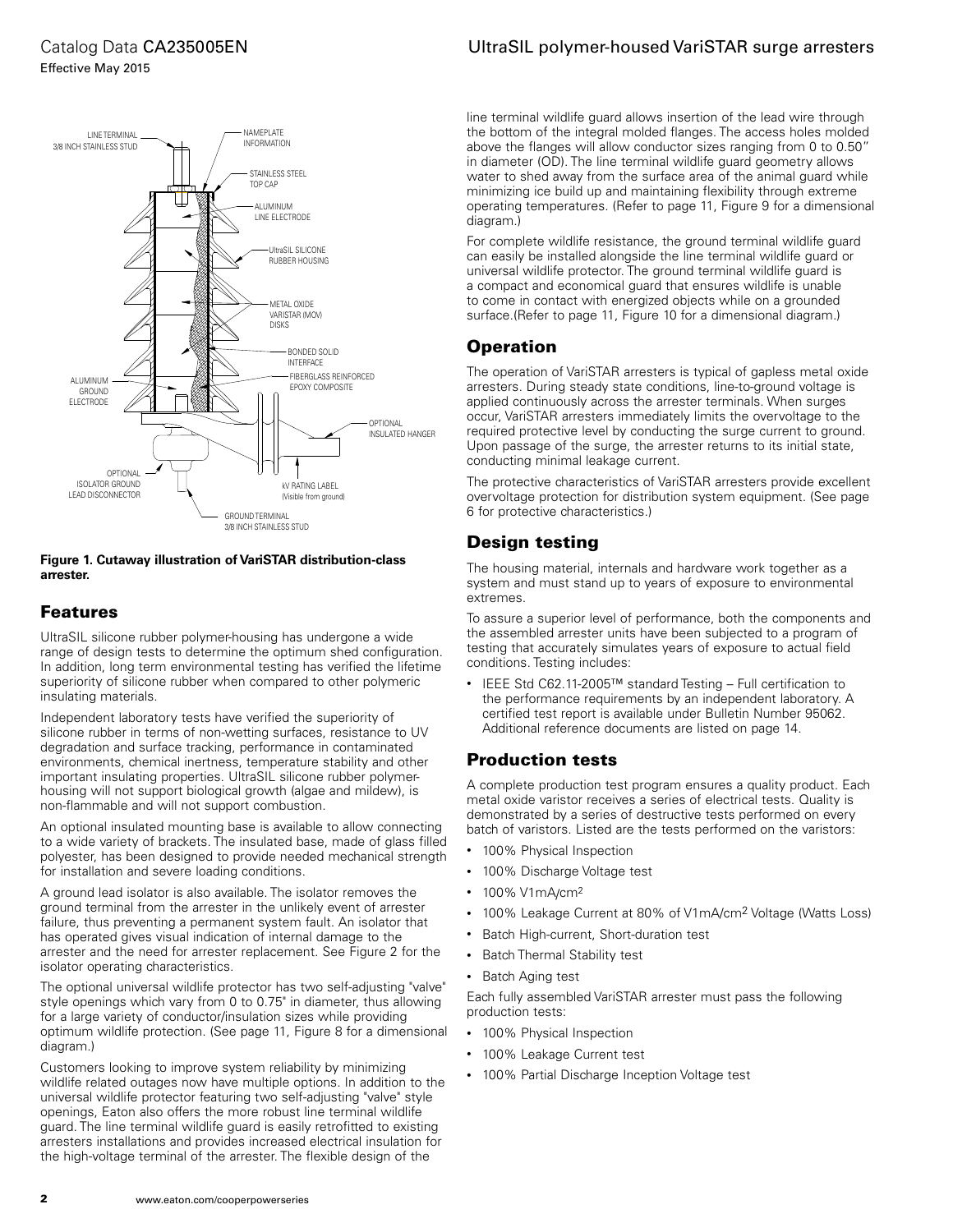#### General application recommendations

The rating of an arrester is the maximum power frequency lineto-ground voltage at which the arrester is designed to pass an operating duty-cycle test. Table 1 provides a general application guide for the selection of the proper arrester rating for a given system voltage and system grounding configuration as outlined in the IEEE Std C62.22™ standard application guide.

Under fault conditions and other system anomalies, higher voltages can be experienced by the arrester. To ensure that the arrester ratings will not be exceeded, Eaton application engineers are available to make recommendations. The following information is normally required:

- 1. System maximum operating voltage.
- 2. System grounding conditions.
	- A. For four-wire circuits, grounding conditions depend upon whether the system is multi-grounded, whether it has a neutral impedance and whether common primary and secondary neutrals are used.
	- B. For three-wire circuits, grounding conditions depend upon whether the system is solidly grounded at the source, grounded through neutral impedance at the source transformers or ungrounded.

Consult your Eaton representative to have your individual system application needs reviewed.

#### Performance test characteristics

VariSTAR distribution-class arresters withstand the following design tests as described by IEEE Std C62.11-2005™ standard:

• **Duty Cycle:**

Normal-Duty: 22 current surges of 5 kA crest, 8/20 µs waveshape. Heavy-Duty and Riser Pole: 20 current surges of 10 kA crest, 8/20 µs waveshape followed by 2 current surges of 40 kA crest, 8/20 µs waveshape.

• **High-current, Short-duration Discharge:**

Normal-Duty: 2 current surges of 65 kA crest, 4/10 µs waveshape. Heavy-Duty and Riser Pole: 2 current surges of 100 kA crest, 4/10 µs waveshape.

• **Low-Current, Long-Duration Discharge:**

Normal-Duty: 20 current surges of 75 A crest 2000 µs duration rectangular wave.

Heavy-Duty and Riser Pole: 20 current surges of 250 A crest 2000 µs duration rectangular wave.

Following each of these tests, the arresters remain thermally stable as verified by:

- Continually decreasing power values during a thirty minute power monitoring period.
- No evidence of physical or electrical deterioration.
- The 5 kA (normal-duty) or 10 kA (heavy-duty and riser pole) discharge voltages measured after each test changed less then 10% from the initial values.

| <b>System Voltage</b><br>(kV rms) |                |                                                                     | <b>Recommended Arrester Rating per IEEE Std</b><br>C62.22™ standard (kV rms) |                                       |
|-----------------------------------|----------------|---------------------------------------------------------------------|------------------------------------------------------------------------------|---------------------------------------|
| <b>Nominal</b>                    | <b>Maximum</b> | <b>Four-Wire</b><br><b>Wye Multi-</b><br>Grounded<br><b>Neutral</b> | <b>Three-Wire</b><br><b>Wye Solidly</b><br>Grounded<br><b>Neutral</b>        | Delta and<br><b>Ungrounded</b><br>Wye |
| 2.4                               | 2.54           |                                                                     |                                                                              | 3                                     |
| 4.16Y/2.4                         | 4.4Y/2.54      | 3                                                                   | 6                                                                            | 6                                     |
| 4.16                              | 4.4            |                                                                     |                                                                              | $6\overline{6}$                       |
| 4.8                               | 5.08           |                                                                     |                                                                              | 6                                     |
| 6.9                               | 7.26           |                                                                     |                                                                              | 9                                     |
| 8.32Y/4.8                         | 8.8Y/5.08      | 6                                                                   | 9                                                                            |                                       |
| 12.0Y/6.93                        | 12.7Y/7.33     | 9                                                                   | 12                                                                           |                                       |
| 12.47Y/7.2                        | 13.2Y/7.62     | 9                                                                   | 15                                                                           |                                       |
| 13.2Y/7.62                        | 13.97Y/8.07    | 10                                                                  | 15                                                                           |                                       |
| 13.8Y/7.97                        | 14.52Y/8.38    | 10                                                                  | 15                                                                           |                                       |
| 13.8                              | 14.52          |                                                                     |                                                                              | 18                                    |
| 20.78Y/12.0                       | 22Y/12.7       | 15                                                                  | 21                                                                           |                                       |
| 22.86Y/13.2                       | 24.2Y/13.87    | 18                                                                  | 24                                                                           |                                       |
| 23                                | 24.34          |                                                                     |                                                                              | 30                                    |
| 24.94Y/14.4                       | 26.4Y/15.24    | 18                                                                  | 27                                                                           |                                       |
| 27.6Y/15.93                       | 29.3Y/16.89    | 21                                                                  | 30                                                                           |                                       |
| 34.5Y/19.92                       | 36.5Y/21.08    | 27                                                                  | 36                                                                           |                                       |
| 46Y/26.6                          | 48.3Y/28       | 36                                                                  |                                                                              |                                       |

**Table 1. Commonly Applied Voltage Ratings of VariSTAR Arresters**

In addition, full IEEE Std C62.11-2005™ standard certification has been completed and verified.

## Fault current withstand tests

Fault current withstand tests demonstrate the ability to withstand fault currents for specific durations without expelling any internal components. All VariSTAR arrester designs have been tested in accordance with the requirements listed in IEEE Std C62.11-2005™ standard, and are non-fragmenting to the levels shown in Table 2.

#### **Table 2. Fault Current Withstand Tests**

| <b>Fault Current Amplitude</b><br>(kA rms) | <b>Fault Current Duration</b><br>(cycles) |
|--------------------------------------------|-------------------------------------------|
|                                            | 60                                        |
| 7ſ                                         |                                           |



**Figure 2. Isolator operating characteristic.**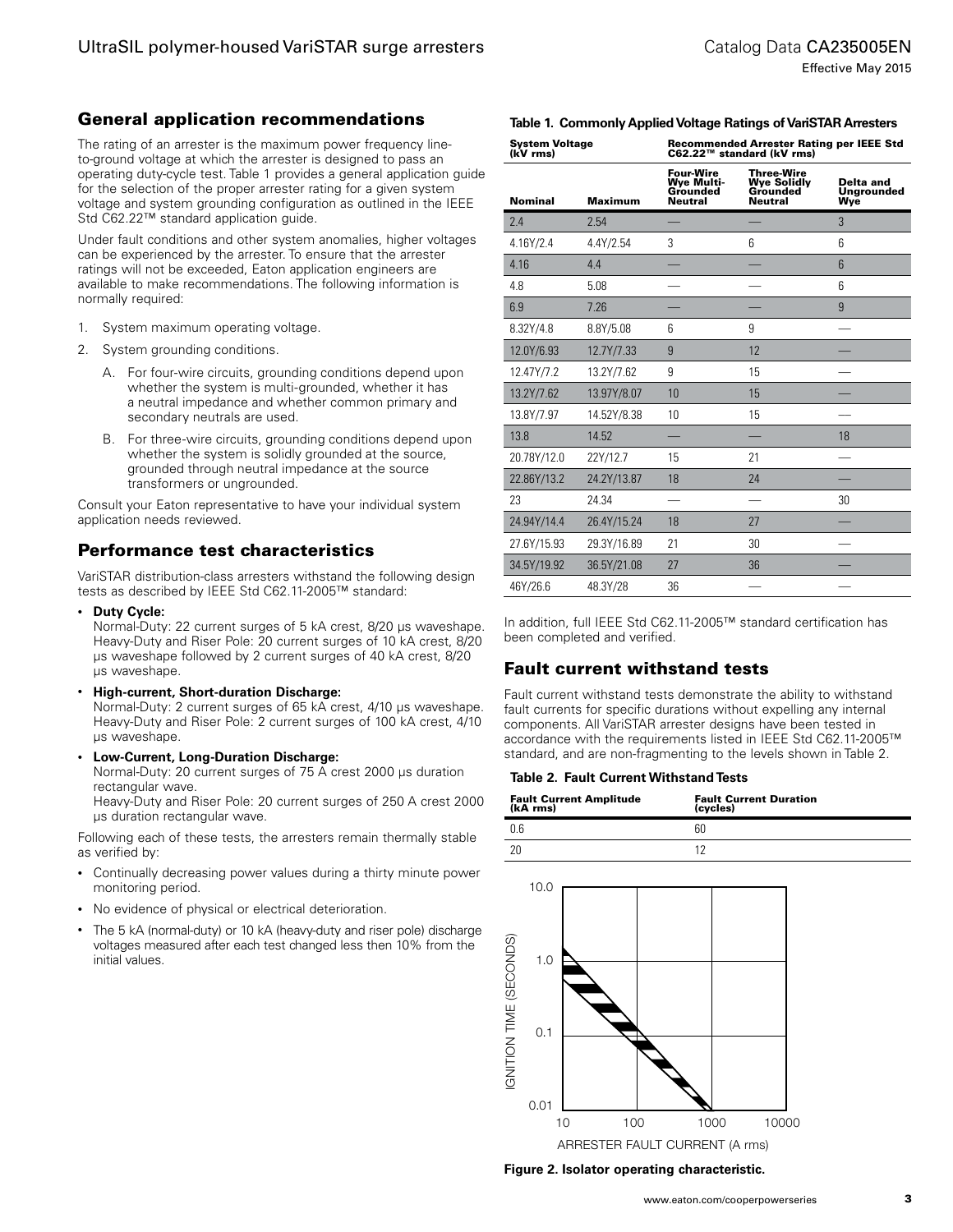| Table 3. Insulation Withstand Characteristics of Optional Insulated Mounting Bracket |  |  |
|--------------------------------------------------------------------------------------|--|--|
|                                                                                      |  |  |

| <b>Insulated Mounting</b><br><b>Bracket</b> | <b>Bracket Mounting</b><br><b>Length Center-to-Center</b><br>(in) | Leakage Distance<br>(in) | <b>Strike</b><br>(in) | <b>Power Frequency</b><br><b>Voltage Withstand</b><br>(60 sec. Wet. kV) | 1.2/50 µs Impulse<br>(kV Crest) |  |
|---------------------------------------------|-------------------------------------------------------------------|--------------------------|-----------------------|-------------------------------------------------------------------------|---------------------------------|--|
| Standard For Rating 3-10 kV                 |                                                                   | 5.9                      |                       |                                                                         |                                 |  |
| Standard For Rating 12-36 kV 5              |                                                                   | 8.9                      |                       | 48                                                                      | 80                              |  |

## Dimensions and clearances

Outline drawings for several common design options are shown in Figures 3-6. Dimensions for these designs are listed in Table 3.



**Figure 3. VariSTAR arrester with isolator and insulated hanger.**



**Figure 4. VariSTAR arrester with isolator, insulated hanger and NEMA® cross-arm bracket.**



**Figure 5. VariSTAR arrester with isolator, insulated hanger and transformer mounting bracket.**



**Figure 6. VariSTAR arrester with insulated hanger without isolator.**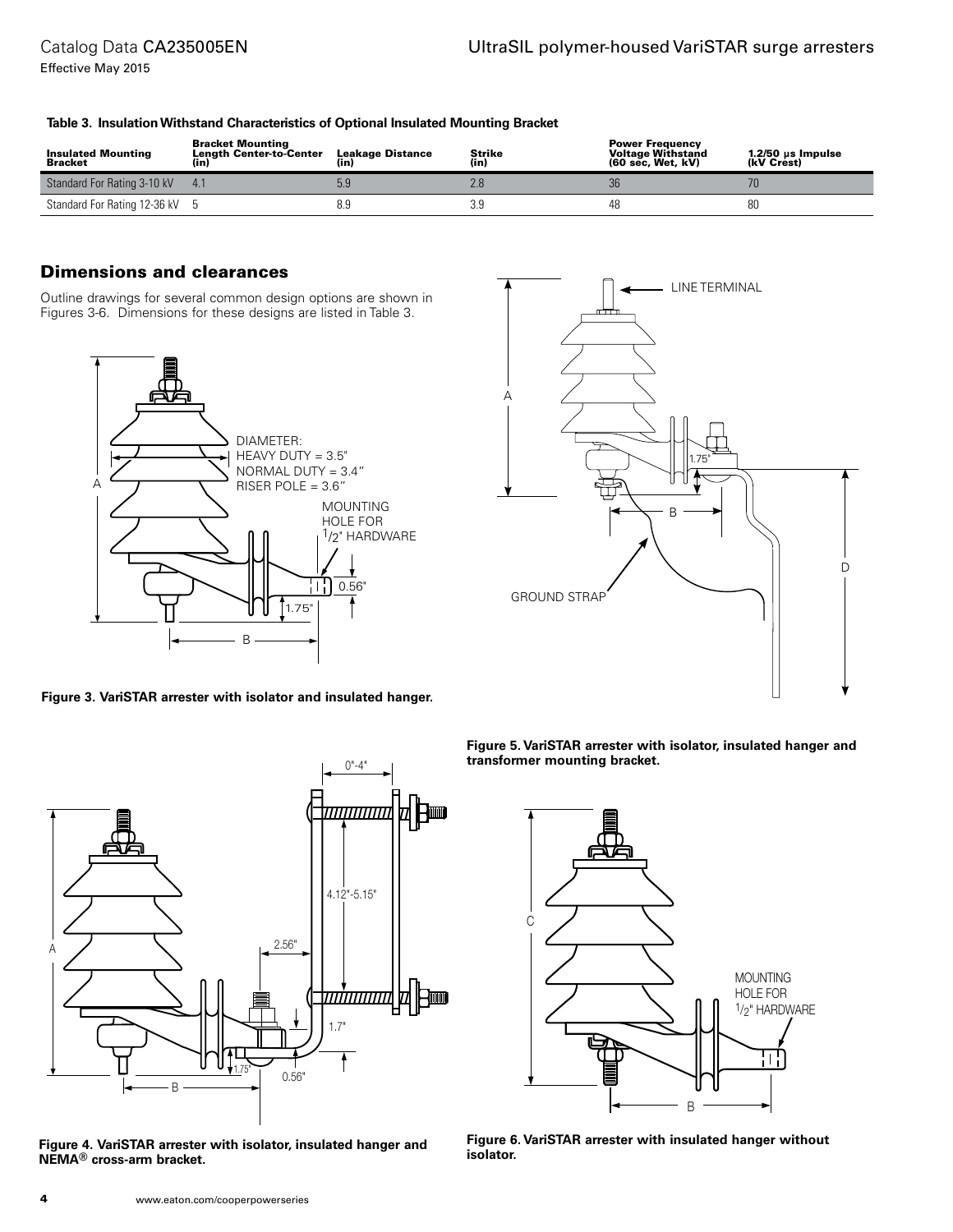|                                       |                                    | <b>Dimensions</b> |                     |       |      | Minimum Recommended Clearances* (in.) |                           |                     |                           |  |  |  |
|---------------------------------------|------------------------------------|-------------------|---------------------|-------|------|---------------------------------------|---------------------------|---------------------|---------------------------|--|--|--|
|                                       | <b>Standard</b><br>Housina         | (Inches)          | Figures 3-6, page 4 |       |      | <b>Heavy-Duty</b>                     |                           | <b>Normal-Duty</b>  |                           |  |  |  |
| <b>Arrester</b><br>Rating<br>(kV rms) | Code<br>(Digits 6 & 7<br>Table 10) | $A+$              | в                   | $C +$ | D    | Phase-to-<br>Ground                   | Phase-to-<br><b>Phase</b> | Phase-to-<br>Ground | Phase-to-<br><b>Phase</b> |  |  |  |
| 3                                     | 3                                  | 6.9               | 4.1                 | 5.5   | 8.7  | 3                                     | 4.25                      | 2.75                | 3.75                      |  |  |  |
| 6                                     | 4                                  | 7.9               | 4.1                 | 6.5   | 8.7  | 4                                     | 5.5                       | 3.75                | 5                         |  |  |  |
| 9                                     | 5                                  | 9.0               | 4.1                 | 7.6   | 8.7  | 5.25                                  | 7                         | 5                   | 6.5                       |  |  |  |
| 10                                    | 5                                  | 9.0               | 4.1                 | 7.6   | 8.7  | 5.25                                  | ∍                         | 5                   | 6.5                       |  |  |  |
| 12                                    | $6\overline{6}$                    | 10.0              | 5                   | 8.6   | 8.7  | 6                                     | 7.75                      | 5.75                | 7.25                      |  |  |  |
| 15                                    | 7                                  | 11.1              | 5                   | 9.7   | 8.7  | 6.75                                  | 8.75                      | 6.5                 | 8.25                      |  |  |  |
| 18                                    | 8                                  | 12.2              | 5                   | 10.8  | 8.7  | 9.25                                  | 11.25                     | 9                   | 10.75                     |  |  |  |
| 21                                    | 9                                  | 13.2              | 5                   | 11.8  | 8.7  | 9.25                                  | 11.25                     | 9                   | 10.75                     |  |  |  |
| 24                                    | 10                                 | 14.3              | 5                   | 12.9  | 8.7  | 10.75                                 | 13.25                     | 10.5                | 12.75                     |  |  |  |
| 27                                    | 11                                 | 15.3              | 5                   | 13.9  | 14.3 | 10.75                                 | 13.25                     | 10.5                | 12.75                     |  |  |  |
| 30                                    | 12                                 | 16.4              | 5                   | 15    | 14.3 | 10.75                                 | 13.25                     | 10.5                | 12.75                     |  |  |  |
| 33                                    | 13                                 | 17.5              | 5                   | 16.1  | 14.3 | 12.75                                 | 16.25                     | 12.5                | 15.75                     |  |  |  |
| 36                                    | 14                                 | 18.5              | 5                   | 17.1  | 14.3 | 12.75                                 | 16.25                     | 12.5                | 15.75                     |  |  |  |

#### **Table 4. Dimensional Data – VariSTAR Arresters**

\* All clearances are measured from center line of arrester per IEEE Std C62.22™ standard.

+ With optional Wildlife Protector add 0.2 inches.

#### Insulation characteristics

The insulation characteristics of VariSTAR arrester family are shown in Table 5.

#### **Table 5. Housing Insulation Withstand Voltages of VariSTAR Arresters**

| Arrester<br><b>Mounting</b><br>Configuration            |                                   |                        |                                          |                           |                            | 5.0"                                     |                           |                            |                                          |                           | 5.0"                       |                                          |                           |                            |                                          |                           |                            |
|---------------------------------------------------------|-----------------------------------|------------------------|------------------------------------------|---------------------------|----------------------------|------------------------------------------|---------------------------|----------------------------|------------------------------------------|---------------------------|----------------------------|------------------------------------------|---------------------------|----------------------------|------------------------------------------|---------------------------|----------------------------|
| Arrester<br>Housing<br>Code<br><b>Digits</b><br>(6 & 7) | Creep<br><b>Distance</b><br>(in.) | <b>Strike</b><br>(in.) | 1.2/50<br>μs<br>Impulse<br>(kV<br>crest) | 1 Min.<br>Dry<br>(kV rms) | 10 sec.<br>Wet<br>(kV rms) | 1.2/50<br>μs<br>Impulse<br>(kV<br>crest) | 1 Min.<br>Dry<br>(kV rms) | 10 sec.<br>Wet<br>(kV rms) | 1.2/50<br>μs<br>Impulse<br>(kV<br>crest) | 1 Min.<br>Dry<br>(kV rms) | 10 sec.<br>Wet<br>(kV rms) | 1.2/50<br>μs<br>Impulse<br>(kV<br>crest) | 1 Min.<br>Dry<br>(kV rms) | 10 sec.<br>Wet<br>(kV rms) | 1.2/50<br>μs<br>Impulse<br>(kV<br>crest) | 1 Min.<br>Dry<br>(kV rms) | 10 sec.<br>Wet<br>(kV rms) |
| $\mathbf{3}$                                            | 7.2                               | 3.1                    | 78                                       | 47                        | 24                         | 92                                       | 50                        | 37                         | 70                                       | 44                        | 24                         | 85                                       | 53                        | 30                         | 70                                       | 42                        | 24                         |
| 4                                                       | 10.1                              | 4.2                    | 91                                       | 56                        | 36                         | 105                                      | 55                        | 39                         | 79                                       | 52                        | 34                         | 99                                       | 56                        | 39                         | 82                                       | 51                        | 33                         |
| 5                                                       | 13                                | 5.2                    | 104                                      | 64                        | 45                         | 117                                      | 63                        | 52                         | 89                                       | 55                        | 44                         | 109                                      | 60                        | 52                         | 90                                       | 62                        | 46                         |
| 6                                                       | 15.9                              | 6.3                    | 117                                      | 78                        | 57                         | 126                                      | 86                        | 59                         | 93                                       | 61                        | 58                         | 119                                      | 80                        | 59                         | 97                                       | 72                        | 56                         |
| $\overline{7}$                                          | 18.8                              | 7.3                    | 129                                      | 87                        | 68                         | 137                                      | 96                        | 71                         | 98                                       | 62                        | 59                         | 122                                      | 81                        | 63                         | 107                                      | 81                        | 69                         |
| 8                                                       | 21.7                              | 8.4                    | 140                                      | 96                        | 79                         | 148                                      | 106                       | 83                         | 104                                      | 65                        | 61                         | 126                                      | 82                        | 67                         | 118                                      | 89                        | 81                         |
| 9                                                       | 24.6                              | 9.4                    | 152                                      | 105                       | 89                         | 159                                      | 116                       | 94                         | 110                                      | 68                        | 63                         | 130                                      | 83                        | 72                         | 129                                      | 98                        | 93                         |
| 10                                                      | 27.5                              | 10.5                   | 164                                      | 114                       | 100                        | 171                                      | 126                       | 105                        | 117                                      | 72                        | 67                         | 136                                      | 86                        | 78                         | 140                                      | 106                       | 105                        |
| 11                                                      | 30.4                              | 11.5                   | 176                                      | 123                       | 110                        | 183                                      | 135                       | 116                        | 125                                      | 77                        | 71                         | 142                                      | 90                        | 83                         | 152                                      | 114                       | 116                        |
| 12                                                      | 33.3                              | 12.6                   | 189                                      | 131                       | 120                        | 195                                      | 144                       | 127                        | 133                                      | 82                        | 75                         | 149                                      | 94                        | 89                         | 164                                      | 122                       | 126                        |
| 13                                                      | 36.2                              | 13.6                   | 201                                      | 139                       | 130                        | 207                                      | 153                       | 137                        | 142                                      | 88                        | 81                         | 158                                      | 99                        | 96                         | 177                                      | 130                       | 136                        |
| 14                                                      | 39.1                              | 14.7                   | 215                                      | 148                       | 140                        | 220                                      | 161                       | 147                        | 152                                      | 94                        | 87                         | 167                                      | 105                       | 102                        | 190                                      | 138                       | 145                        |
| 15                                                      | 42                                | 15.8                   | 228                                      | 155                       | 150                        | 233                                      | 170                       | 157                        | 162                                      | 101                       | 93                         | 177                                      | 112                       | 109                        | 204                                      | 146                       | 153                        |
| 16                                                      | 44.9                              | 16.8                   | 242                                      | 183                       | 158                        | 246                                      | 178                       | 167                        | 173                                      | 109                       | 101                        | 187                                      | 120                       | 117                        | 218                                      | 154                       | 162                        |
| 17                                                      | 47.8                              | 17.8                   | 255                                      | 171                       | 169                        | 259                                      | 185                       | 176                        | 185                                      | 117                       | 109                        | 199                                      | 128                       | 125                        | 233                                      | 161                       | 169                        |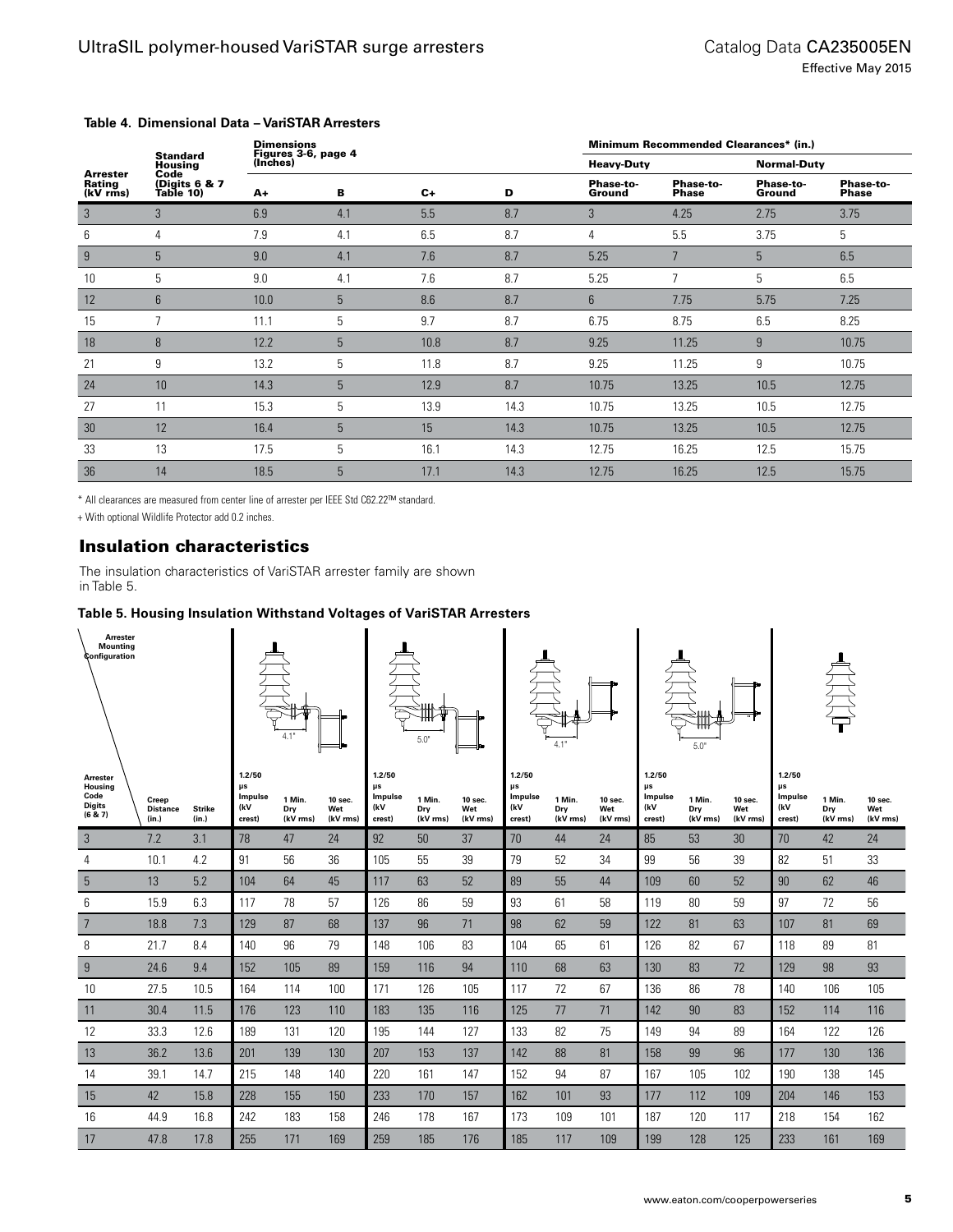Effective May 2015

#### Protective characteristics

VariSTAR distribution-class arresters provide excellent overvoltage protection for electrical equipment throughout distribution systems. The protective characteristics of the VariSTAR arrester family are shown in Tables 6, 7, and 8.

#### **Table 6. Protective Characteristics – VariSTAR Normal-Duty (UNS) Arrester**

|                                       |                         | <b>Equivalent</b><br>Front-of-wave        |        | <b>Maximum Discharge Voltage (kV crest)</b><br>8/20 µs Current Wave |      |       |       |       |  |  |  |  |
|---------------------------------------|-------------------------|-------------------------------------------|--------|---------------------------------------------------------------------|------|-------|-------|-------|--|--|--|--|
| <b>Arrester</b><br>Rating<br>(kV rms) | <b>MCOV</b><br>(kV rms) | <b>Protective</b><br>Level*<br>(kV crest) | 1.5 kA | 3 kA                                                                | 5 kA | 10 kA | 20 kA | 40 kA |  |  |  |  |
| 3                                     | 2.55                    | 11                                        | 9      | 9.7                                                                 | 10.4 | 11.4  | 13    | 15.1  |  |  |  |  |
| 6                                     | 5.1                     | 22                                        | 18.0   | 19.4                                                                | 20.8 | 22.7  | 26    | 30.2  |  |  |  |  |
| 9                                     | 7.65                    | 31.7                                      | 26.0   | 28                                                                  | 30   | 32.8  | 37.4  | 43.5  |  |  |  |  |
| 10                                    | 8.4                     | 33                                        | 27.0   | 29.1                                                                | 31.2 | 34.1  | 38.9  | 45.3  |  |  |  |  |
| 12                                    | 10.2                    | 41.5                                      | 33.9   | 36.6                                                                | 39.2 | 42.9  | 48.9  | 56.9  |  |  |  |  |
| 15                                    | 12.7                    | 51.8                                      | 42.4   | 45.7                                                                | 49   | 53.6  | 61.1  | 71.1  |  |  |  |  |
| 18                                    | 15.3                    | 62.2                                      | 50.9   | 54.9                                                                | 58.8 | 64.3  | 73.4  | 85.3  |  |  |  |  |
| 21                                    | 17                      | 66                                        | 54.0   | 58.2                                                                | 62.4 | 68.2  | 77.9  | 90.6  |  |  |  |  |
| 24                                    | 19.5                    | 77                                        | 63.0   | 67.9                                                                | 72.8 | 79.6  | 90.8  | 106   |  |  |  |  |
| 27                                    | 22                      | 87.2                                      | 71.4   | 76.9                                                                | 82.4 | 90.1  | 103   | 120   |  |  |  |  |
| 30                                    | 24.4                    | 97.1                                      | 79.5   | 85.7                                                                | 91.8 | 100   | 115   | 133   |  |  |  |  |
| 33                                    | 27                      | 108                                       | 87.8   | 95.1                                                                | 102  | 112   | 127   | 148   |  |  |  |  |
| 36                                    | 29                      | 116                                       | 95.3   | 103                                                                 | 110  | 120   | 137   | 160   |  |  |  |  |

\* Based on 5 kA current impulse that results in a discharge voltage cresting in 0.5 µs.

#### **Table 7. Protective Characteristics – VariSTAR Heavy-Duty (UHS) Arrester**

|                                |                         | <b>Equivalent</b><br><b>Front-of-wave</b><br><b>Protective</b> |        | Maximum Discharge Voltage (kV crest)<br>8/20 µs Current Wave |             |       |       |       |  |  |  |  |
|--------------------------------|-------------------------|----------------------------------------------------------------|--------|--------------------------------------------------------------|-------------|-------|-------|-------|--|--|--|--|
| Arrester<br>Rating<br>(kV rms) | <b>MCOV</b><br>(kV rms) | Level*<br>(kV crest)                                           | 1.5 kA | 3 kA                                                         | <b>5 kA</b> | 10 kA | 20 kA | 40 kA |  |  |  |  |
| $\mathbf{3}$                   | 2.55                    | 11                                                             | 8.2    | 8.7                                                          | 9.1         | 9.9   | 10.9  | 12.3  |  |  |  |  |
| 6                              | 5.1                     | 21.9                                                           | 16.3   | 17.4                                                         | 18.2        | 19.8  | 21.9  | 24.7  |  |  |  |  |
| 9                              | 7.65                    | 33                                                             | 24.6   | 26.1                                                         | 27.3        | 29.8  | 33    | 37.1  |  |  |  |  |
| 10                             | 8.4                     | 35                                                             | 26     | 27.7                                                         | 29          | 31.6  | 34.9  | 39.4  |  |  |  |  |
| 12                             | 10.2                    | 43.9                                                           | 32.7   | 34.8                                                         | 36.4        | 39.7  | 43.9  | 49.5  |  |  |  |  |
| 15                             | 12.7                    | 53.1                                                           | 39.6   | 42.1                                                         | 44          | 48    | 53.1  | 59.8  |  |  |  |  |
| 18                             | 15.3                    | 66                                                             | 49.1   | 52.3                                                         | 54.7        | 59.6  | 65.9  | 74.2  |  |  |  |  |
| 21                             | 17                      | 70                                                             | 52.1   | 55.4                                                         | 58          | 63.2  | 69.9  | 78.7  |  |  |  |  |
| 24                             | 19.5                    | 80.9                                                           | 60.2   | 64.1                                                         | 67          | 73.1  | 80.8  | 91.1  |  |  |  |  |
| 27                             | 22                      | 94                                                             | 70     | 74.5                                                         | 77.9        | 84.9  | 93.9  | 106   |  |  |  |  |
| 30                             | 24.4                    | 102                                                            | 76.1   | 81                                                           | 84.7        | 92.4  | 102   | 115   |  |  |  |  |
| 33                             | 27                      | 116                                                            | 86.5   | 92.1                                                         | 96.3        | 105   | 116   | 131   |  |  |  |  |
| 36                             | 29                      | 123                                                            | 91.5   | 97.3                                                         | 102         | 111   | 123   | 138   |  |  |  |  |

\* Based on 10 kA current impulse that results in a discharge voltage cresting in 0.5 µs.

#### **Table 8. Protective Characteristics – VariSTAR Riser Pole (URS) Arrester**

|                                |                         | <b>Equivalent</b><br><b>Front-of-wave</b> |        | Maximum Discharge Voltage (kV crest)<br>8/20 µs Current Wave |             |              |       |       |  |  |  |  |  |
|--------------------------------|-------------------------|-------------------------------------------|--------|--------------------------------------------------------------|-------------|--------------|-------|-------|--|--|--|--|--|
| Arrester<br>Rating<br>(kV rms) | <b>MCOV</b><br>(kV rms) | <b>Protective</b><br>Level*<br>(kV crest) | 1.5 kA | 3 kA                                                         | <b>5 kA</b> | <b>10 kA</b> | 20 kA | 40 kA |  |  |  |  |  |
| 3                              | 2.55                    | 10.3                                      | 7.7    | 8.2                                                          | 8.6         | 9.4          | 10.3  | 11.7  |  |  |  |  |  |
| 6                              | 5.1                     | 20.7                                      | 15.5   | 16.4                                                         | 17.2        | 18.7         | 20.7  | 23.3  |  |  |  |  |  |
| 9                              | 7.65                    | 29.8                                      | 22.3   | 23.7                                                         | 24.7        | 27           | 29.8  | 33.6  |  |  |  |  |  |
| 10                             | 8.4                     | 31                                        | 23.2   | 24.6                                                         | 25.7        | 28.1         | 31    | 35    |  |  |  |  |  |
| 12                             | 10.2                    | 39.1                                      | 29.2   | 31.1                                                         | 32.4        | 35.4         | 39.1  | 44.1  |  |  |  |  |  |
| 15                             | 12.7                    | 48.7                                      | 36.4   | 38.7                                                         | 40.4        | 44.1         | 48.8  | 54.9  |  |  |  |  |  |
| 18                             | 15.3                    | 58.4                                      | 43.7   | 46.4                                                         | 48.5        | 52.9         | 58.5  | 65.9  |  |  |  |  |  |
| 21                             | 17                      | 62                                        | 46.4   | 49.3                                                         | 51.5        | 56.2         | 62.1  | 70    |  |  |  |  |  |
| 24                             | 19.5                    | 72.3                                      | 54.1   | 57.5                                                         | 60          | 65.5         | 72.4  | 81.6  |  |  |  |  |  |
| 27                             | 22                      | 81.4                                      | 60.9   | 64.7                                                         | 67.6        | 73.8         | 81.6  | 91.9  |  |  |  |  |  |
| 30                             | 24.4                    | 91                                        | 68.1   | 72.4                                                         | 75.6        | 82.5         | 91.2  | 103   |  |  |  |  |  |
| 33                             | 27                      | 100                                       | 75     | 79.7                                                         | 83.3        | 90.9         | 100   | 113   |  |  |  |  |  |
| 36                             | 29                      | 108                                       | 80.6   | 85.6                                                         | 89.4        | 97.6         | 108   | 122   |  |  |  |  |  |

\* Based on 10 kA current impulse that results in a discharge voltage cresting in 0.5 µs.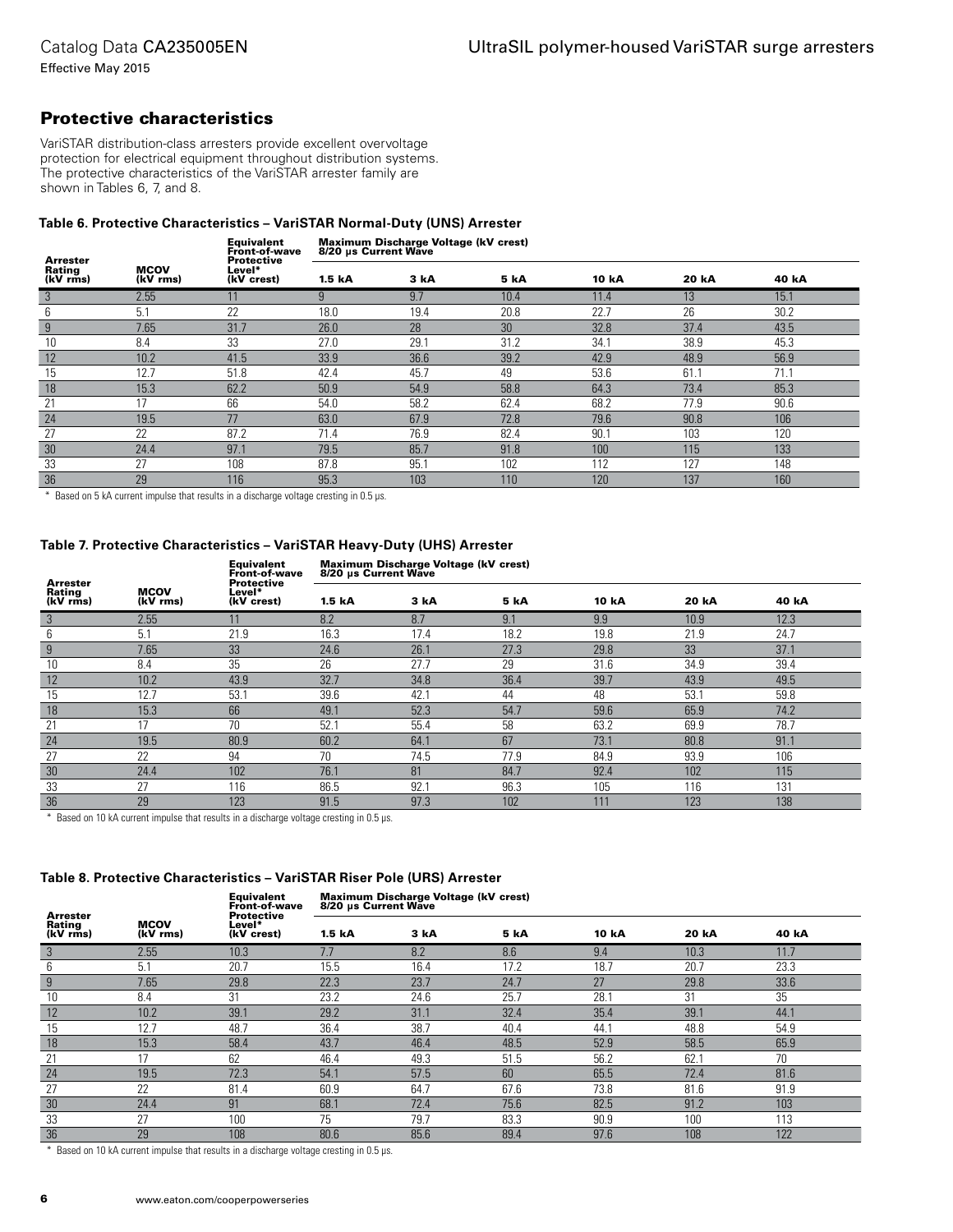

**Figure 7. Temporary overvoltage curve. No prior duty – 60° C ambient.**

## Temporary overvoltage (TOV) capability

The ability to withstand 60 Hz overvoltage conditions [Temporary Overvoltage (TOV)] is shown in Figure 7 for all VariSTAR distributionclass arresters. The graph shows for a given voltage magnitude (on a Per Unit of MCOV basis), the time an arrester can survive a TOV condition without going into thermal runaway.

## Ordering information

VariSTAR distribution-class arresters, an Eaton's Cooper Power series product, are supplied in a variety of customer defined options. The catalog system employed lets the number define the features of the arrester. Table 9 shows the catalog numbers for several of the most common arrester styles. Table 10 shows what each alphanumeric character in the catalog number represents and lists several of the available options defined by these characters. A wide variety of option combinations are available, allowing users to customize the arrester to their specific needs. For further options contact your Eaton sales engineer.

#### **Table 9. Catalog Numbers – VariSTAR Distribution-Class Surge Arresters**

| <b>Arrester</b><br>Rating | With Isolator and Insulated<br>Hanger (Figure 3) | With Isolator, Insulated Hanger<br>and NEMA Cross-Arm Bracket<br>(Figure 4) | With Insulated Hanger Without<br>Isolator (Figure 6) | With Isolator, Insulated Hanger<br>and Transformer Mounting<br><b>Bracket (Figure 5)</b> |
|---------------------------|--------------------------------------------------|-----------------------------------------------------------------------------|------------------------------------------------------|------------------------------------------------------------------------------------------|
| 3                         | U*S03030A1A1A1A                                  | U*S03030A1A1B1A                                                             | U*S03030A0A1A1A                                      | U*S03030A1C1C1C                                                                          |
| 6                         | U*S06040A1A1A1A                                  | U*S06040A1A1B1A                                                             | U*S06040A0A1A1A                                      | U*S06040A1C1C1C                                                                          |
| 9                         | U*S09050A1A1A1A                                  | U*S09050A1A1B1A                                                             | U*S09050A0A1A1A                                      | U*S09050A1C1C1C                                                                          |
| 10                        | U*S10050A1A1A1A                                  | U*S10050A1A1B1A                                                             | U*S10050A0A1A1A                                      | U*S10050A1C1C1C                                                                          |
| 12                        | U*S12060A1A1A1A                                  | U*S12060A1A1B1A                                                             | U*S12060A0A1A1A                                      | U*S12060A1C1C1C                                                                          |
| 15                        | U*S15070A1A1A1A                                  | U*S15070A1A1B1A                                                             | U*S15070A0A1A1A                                      | U*S15070A1C1C1C                                                                          |
| 18                        | U*S18080A1A1A1A                                  | U*S18080A1A1B1A                                                             | U*S18080A0A1A1A                                      | U*S18080A1C1C1C                                                                          |
| 21                        | U*S21090A1A1A1A                                  | U*S21090A1A1B1A                                                             | U*S21090A0A1A1A                                      | U*S21090A1C1C1C                                                                          |
| 24                        | U*S24100A1A1A1A                                  | U*S24100A1A1B1A                                                             | U*S24100A0A1A1A                                      | U*S24100A1C1C1C                                                                          |
| 27                        | U*S27110A1A1A1A                                  | U*S27110A1A1B1A                                                             | U*S27110A0A1A1A                                      | U*S27110A1C1C1A                                                                          |
| 30                        | U*S30120A1A1A1A                                  | U*S30120A1A1B1A                                                             | U*S30120A0A1A1A                                      | U*S30120A1C1C1A                                                                          |
| 33                        | U*S33130A1A1A1A                                  | U*S33130A1A1B1A                                                             | U*S33130A0A1A1A                                      | U*S33130A1C1C1A                                                                          |
| 36                        | U*S36140A1A1A1A                                  | U*S36140A1A1B1A                                                             | U*S36140A0A1A1A                                      | U*S36140A1C1C1A                                                                          |

\* Digit 2 Option: **N** = Normal-Duty, **H** = Heavy-Duty, **R** = Riser Pole.

Note: All catalog numbers listed above include a universal wildlife protector.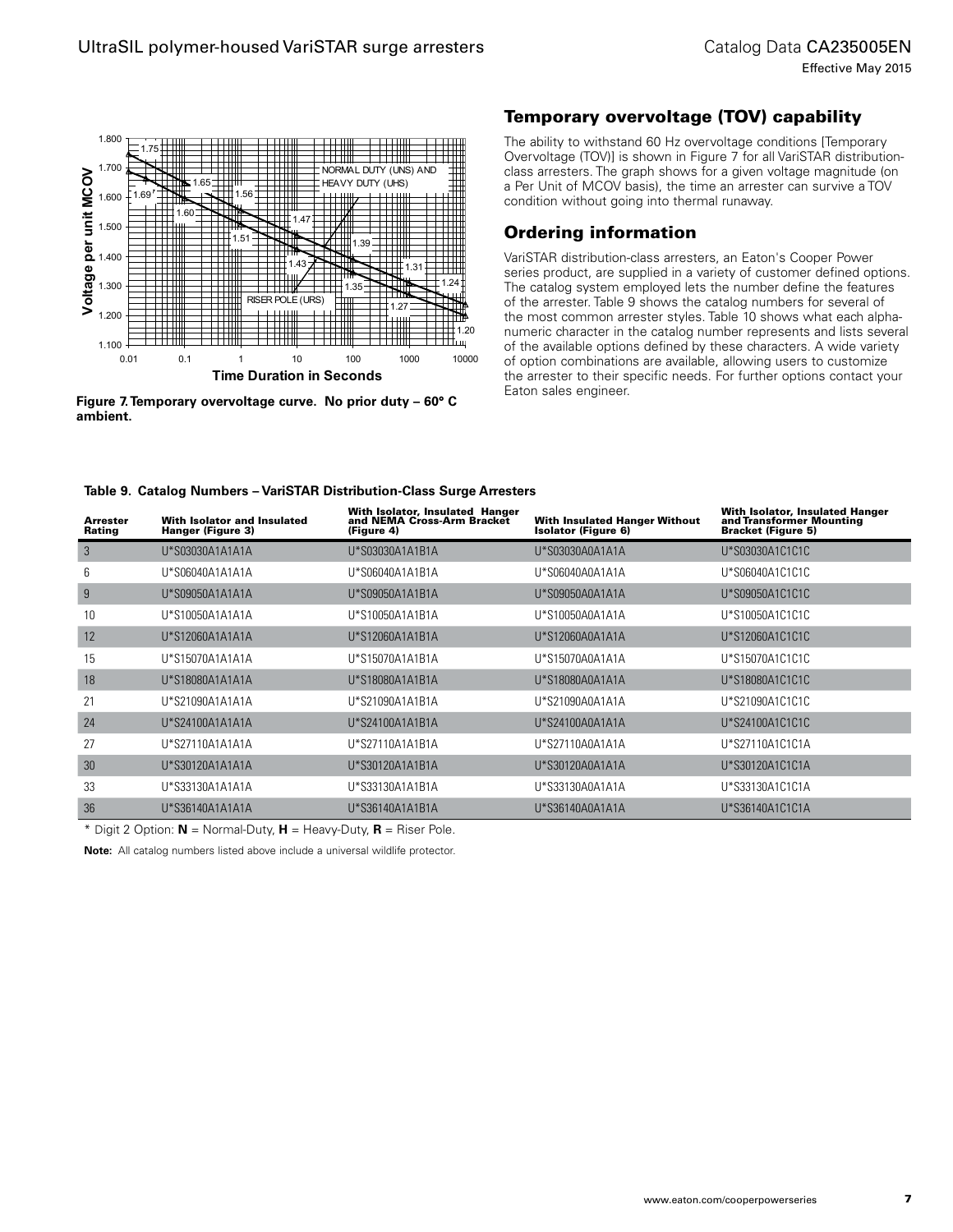#### **Table 10. VariSTAR Distribution-Class Arrester UltraQUIK™ Catalog Numbering System**

|                                            |                                                  | 5 | 6                                                                                                              | 8 | 9                                                                                         | 10 | 11                                                                                        | 12 | 13 | 14                                                                         | 15 |
|--------------------------------------------|--------------------------------------------------|---|----------------------------------------------------------------------------------------------------------------|---|-------------------------------------------------------------------------------------------|----|-------------------------------------------------------------------------------------------|----|----|----------------------------------------------------------------------------|----|
| <b>Catalog Number Digits</b>               |                                                  |   |                                                                                                                |   |                                                                                           |    |                                                                                           |    |    |                                                                            |    |
|                                            | <b>1</b> = UltraSIL Polymer-Housed Arrester, $U$ |   |                                                                                                                |   |                                                                                           |    |                                                                                           |    |    |                                                                            |    |
| $2$ = Arrester Class:                      |                                                  |   | $N = Normal-Duty$                                                                                              |   | $H =$ Heavy-Duty                                                                          |    | $R =$ Riser Pole                                                                          |    |    |                                                                            |    |
| $3$ = Arrester Type:                       |                                                  |   | $S = \text{VarISTAR}$                                                                                          |   |                                                                                           |    |                                                                                           |    |    |                                                                            |    |
| <b>4 &amp; 5</b> = Arrester Rating (MCOV): |                                                  |   | $03 = 3$ kV (2.55 kV)<br>$06 = 6$ kV (5.1 kV)<br>$09 = 9$ kV (7.65 kV)<br><b>10</b> = 10 kV $(8.4 \text{ kV})$ |   | <b>12</b> = 12 kV (10.2 kV)<br><b>15</b> = 15 kV (12.7 kV)<br><b>18</b> = 18 kV (15.3 kV) |    | <b>21</b> = 21 kV (17.0 kV)<br><b>24</b> = 24 kV (19.5 kV)<br><b>27</b> = 27 kV (22.0 kV) |    |    | $30 = 30$ kV (24.4 kV)<br>$33 = 33$ kV (27.0 kV)<br>$36 = 36$ kV (29.0 kV) |    |

**6 & 7** = Housing Code per Arrester Rating (Select from Table below):

**★** = Standard Creepage Housing **O** = Optional Creepage Housings

| <b>Digits 6 &amp; 7</b><br>03                                         | 04      | 05      | 06      | 07      | 08      | 09      | 10      | 11      | 12      | 13      | 14      | 15      | 16      | 17      |
|-----------------------------------------------------------------------|---------|---------|---------|---------|---------|---------|---------|---------|---------|---------|---------|---------|---------|---------|
| Leakage<br>Distance<br>(in.)<br>Arrester<br>Rating<br>(kV rms)<br>7.2 | 10.1    | 13.0    | 15.9    | 18.8    | 21.7    | 24.6    | 27.5    | 30.4    | 33.3    | 36.2    | 39.1    | 42.0    | 44.9    | 47.8    |
| 3<br>$\star$                                                          | $\circ$ |         |         |         |         |         |         |         |         |         |         |         |         |         |
| 6                                                                     | $\star$ | $\circ$ | O       |         |         |         |         |         |         |         |         |         |         |         |
| $\boldsymbol{9}$                                                      |         | $\star$ | $\circ$ | $\circ$ | $\circ$ |         |         |         |         |         |         |         |         |         |
| 10                                                                    |         | $\star$ | $\circ$ | O       | O       |         |         |         |         |         |         |         |         |         |
| 12                                                                    |         |         | $\star$ | $\circ$ | O       | $\circ$ | $\circ$ |         |         |         |         |         |         |         |
| 15                                                                    |         |         |         | $\star$ | O       | $\circ$ | $\circ$ | $\circ$ |         |         |         |         |         |         |
| 18                                                                    |         |         |         |         | $\star$ | $\circ$ | $\circ$ | $\circ$ | $\circ$ |         |         |         |         |         |
| 21                                                                    |         |         |         |         |         | $\star$ | O       | $\circ$ | $\circ$ | $\circ$ |         |         |         |         |
| $\overline{24}$                                                       |         |         |         |         |         |         | $\star$ | $\circ$ | $\circ$ | $\circ$ | $\circ$ |         |         |         |
| 27                                                                    |         |         |         |         |         |         |         | $\star$ | O       | $\circ$ | $\circ$ | $\circ$ |         |         |
| 30                                                                    |         |         |         |         |         |         |         |         | $\star$ | $\circ$ | $\circ$ | $\circ$ | $\circ$ |         |
| 33                                                                    |         |         |         |         |         |         |         |         |         | $\star$ | $\circ$ | $\circ$ | $\circ$ | O       |
| 36                                                                    |         |         |         |         |         |         |         |         |         |         | $\star$ | $\circ$ | $\circ$ | $\circ$ |

**8** = Line Terminal Wire: **0** = No Line Terminal Wire

**1** = 12", #6 AWG Insulated Wire, Stripped 1.25" both ends

 $2 = 12$ ", #6 AWG Insulated Wire, 1 ring terminal /1 end stripped 1.25"

 $3 = 12$ ", #6 AWG Insulated Wire,

2 ring terminals

**4** = 18", #6 AWG Insulated Wire, Stripped 1.25" both ends

 $5 = 18$ ", #6 AWG Insulated Wire, 1 ring terminal /1 end stripped 1.25"

**6** = 18", #6 AWG Insulated Wire, 2 ring terminals

**7** = 30", #6 AWG Insulated Wire, Stripped 1.25" both ends

**8** = 30", #6 AWG Insulated Wire, 1 ring terminal /1 end stripped 1.25"

**9** = 30", #6 AWG Insulated Wire, 2 ring terminals

#### **9** = Line Terminal Options



**A** = Silicon Bronze Nut, Stainless Steel Wire Clamp and Universal Wildlife Protector



**B** = Silicon Bronze Nut and Stainless Steel Wire Clamp



**C** = No Hardware **D** = Silicon Bronze Nut,<br>
Lock Washer, Flat Washer and Universal Wildlife Protector (For leads with ring terminals)



**X** = Silicon Bronze Nut, Stainless Steel Wire Clamp and Line Terminal Wildlife Guard. Reference Figure 8 for dimensional information.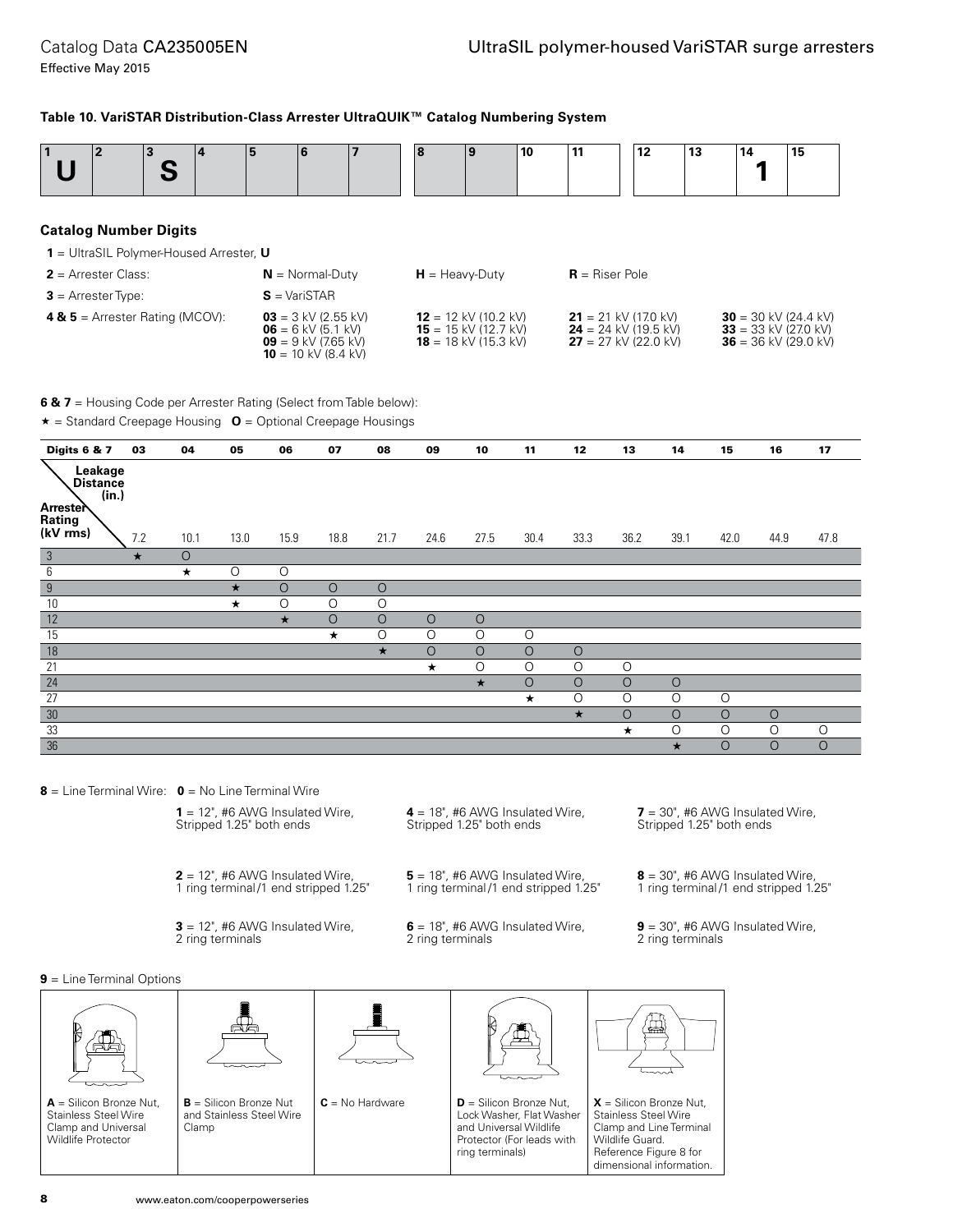Effective May 2015

#### **Table 10. VariSTAR Distribution-Class Arrester UltraQUIK™ Catalog Numbering System (continued)**



**A** = Without an Additional Mounting Bracket **B** = NEMA Cross-Arm Bracket (Arrester Mounting Hardware Included) **(Requires "1" or "2" in Digit 12)**  Refer to Figure 11 for dimensional information

**C** = Transformer Bracket (Arrester Mounting Hardware Included) **(Requires "1" or "2" in Digit 12)** (Reference Figures 12 & 13 for bracket dimensions by rating)

**D** = Option C Plus Transformer Mounting Hardware (2 each — 1/2", 13-UNC x 3/4" Bolts, Flat Washers, and Lock Washers) **(Requires "1" or "2" in Digit 12)** (Reference Figures 12 & 13 for bracket dimensions by rating)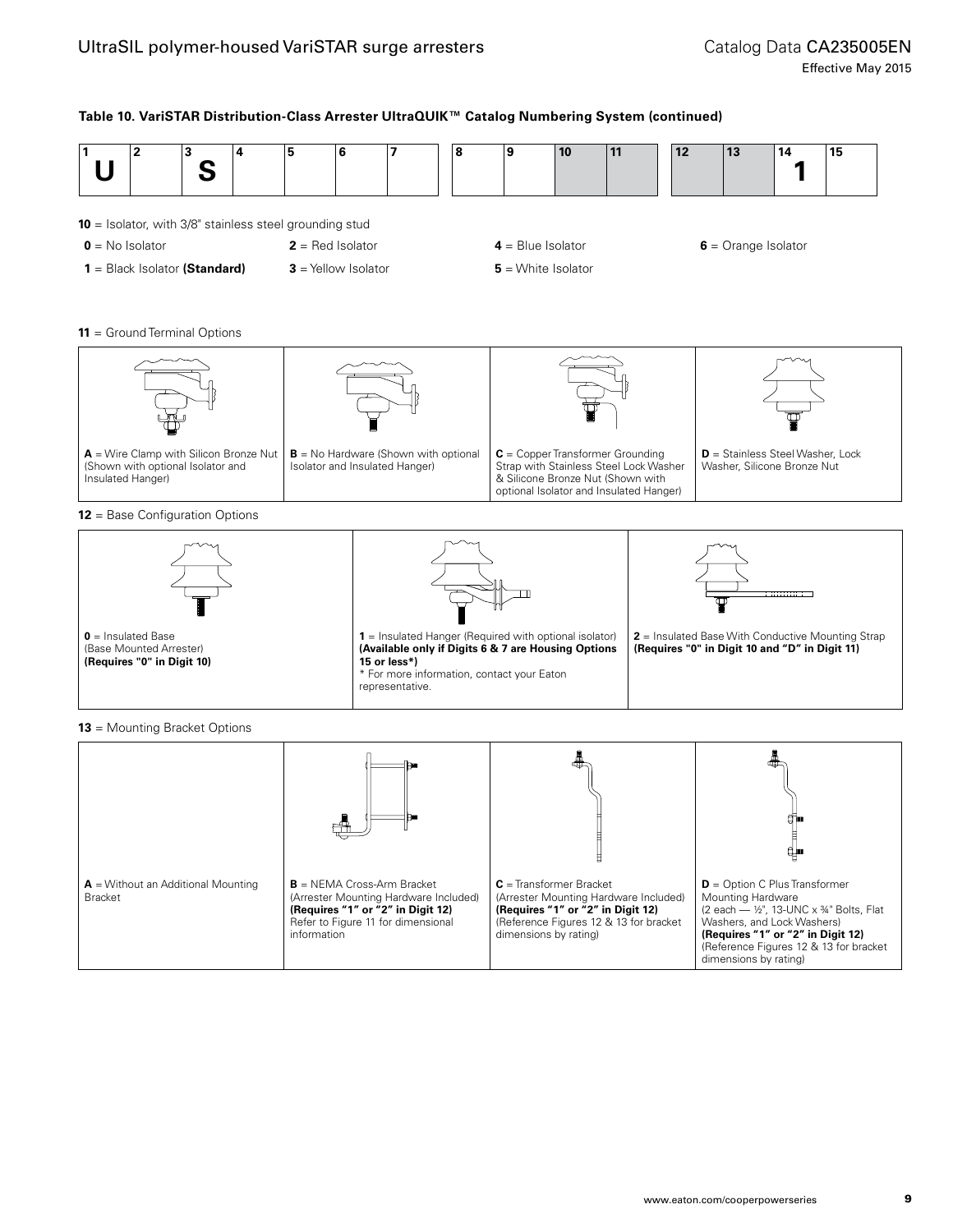## **Table 10. VariSTAR Distribution-Class Arrester UltraQUIK™ Catalog Numbering System (continued)**

|  |  |  |  |  | 10<br>$\sim$ |  | ш |  |  |
|--|--|--|--|--|--------------|--|---|--|--|
|  |  |  |  |  |              |  |   |  |  |



**12 & 13** = Double Digit Mounting Options with Ground Terminal Wildlife Guard

**14** = Nameplate Information: **1** = IEEE Std C62.11-2005™ standard Required Data

- **15** = Packaging: **A** = Individual Carton (Assembled Terminal Hardware). Each arrester is shipped in an individual high strength cardboard carton. The top and bottom terminal hardware is assembled to the arrester. Any optional brackets or hardware are provided unassembled.
	- $C$  = Bulk Packed (Assembled Terminal Hardware). Pallet sized bulk cardboard packaging for transformer mounting bracket options<br>(Digits 13 = C or D only). Each arrester is shipped fully assembled including transformer mou arresters only. Full pallet quantities only: 3-10 kV = 90, 12-18 kV = 72, 21-24 kV = 40.
	- **3** = **International,** Individual Carton (Assembled Terminal Hardware). Each arrester with accessories is shipped in an individual cardboard carton. The top and bottom terminal hardware is assembled to the arrester. Individual cartons are packed within a heavy duty quadwall carton having a skid bottom and suitable for double stacking within an ocean shipping container.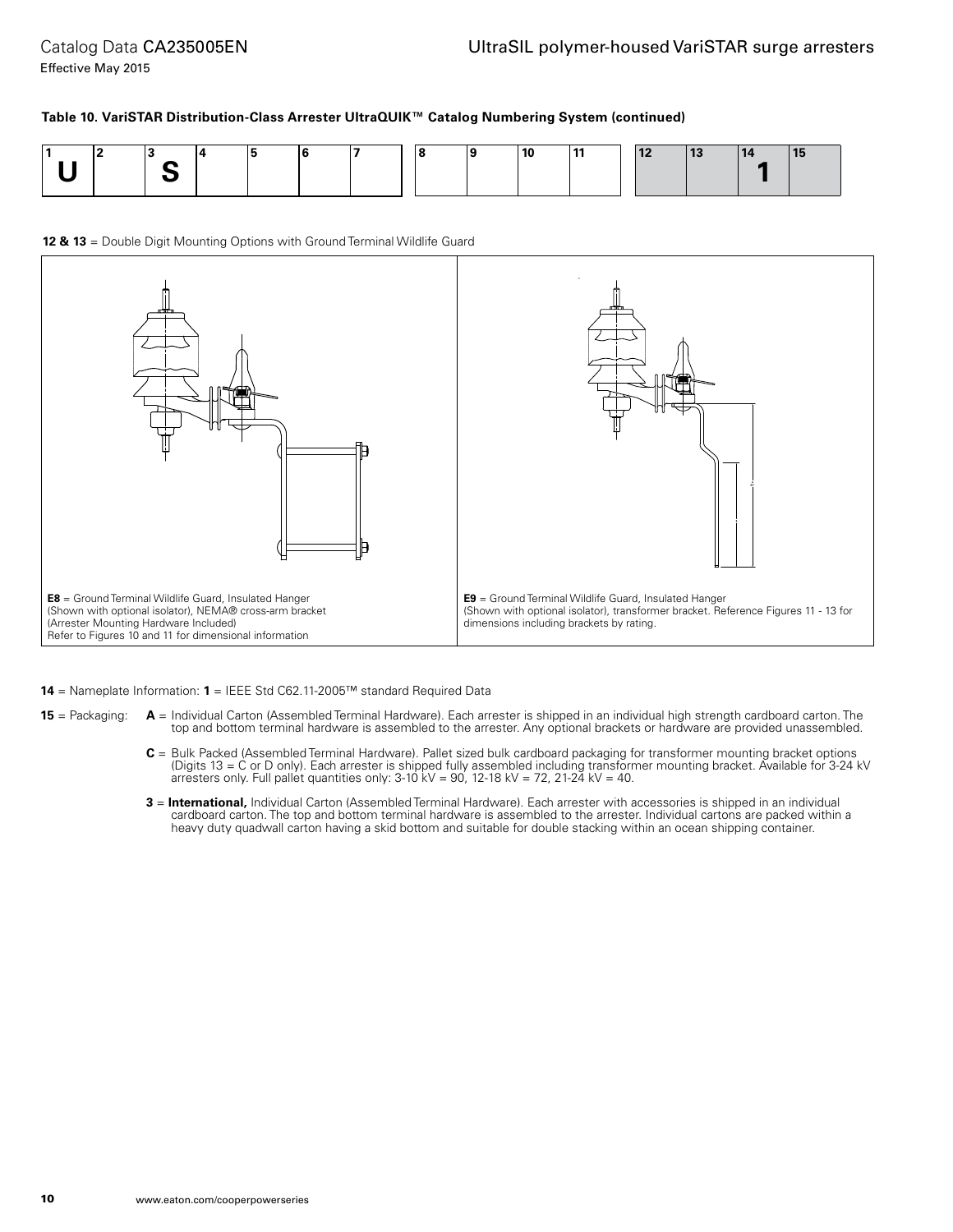## Available accessories for the VariSTAR arrester



#### **Figure 8. Universal wildlife protector (catalog number AV346X1C). (All dimensions in inches).**

The universal wildlife protector has two self-adjusting "valve" style openings which vary from 0 to 0.75" in diameter, thus allowing for a large variety of conductor/insulation sizes while providing optimum wildlife protection.



**Figure 9. Line terminal wildlife guard (catalog number AV698X1C). (All dimensions in inches.)**



**Figure 10. Ground terminal wildlife guard (catalog number AV731X1C). (All dimensions in inches.) Left shows attachment of ground terminal wildlife guard, right images shows ground terminal wildlife guard completely installed.**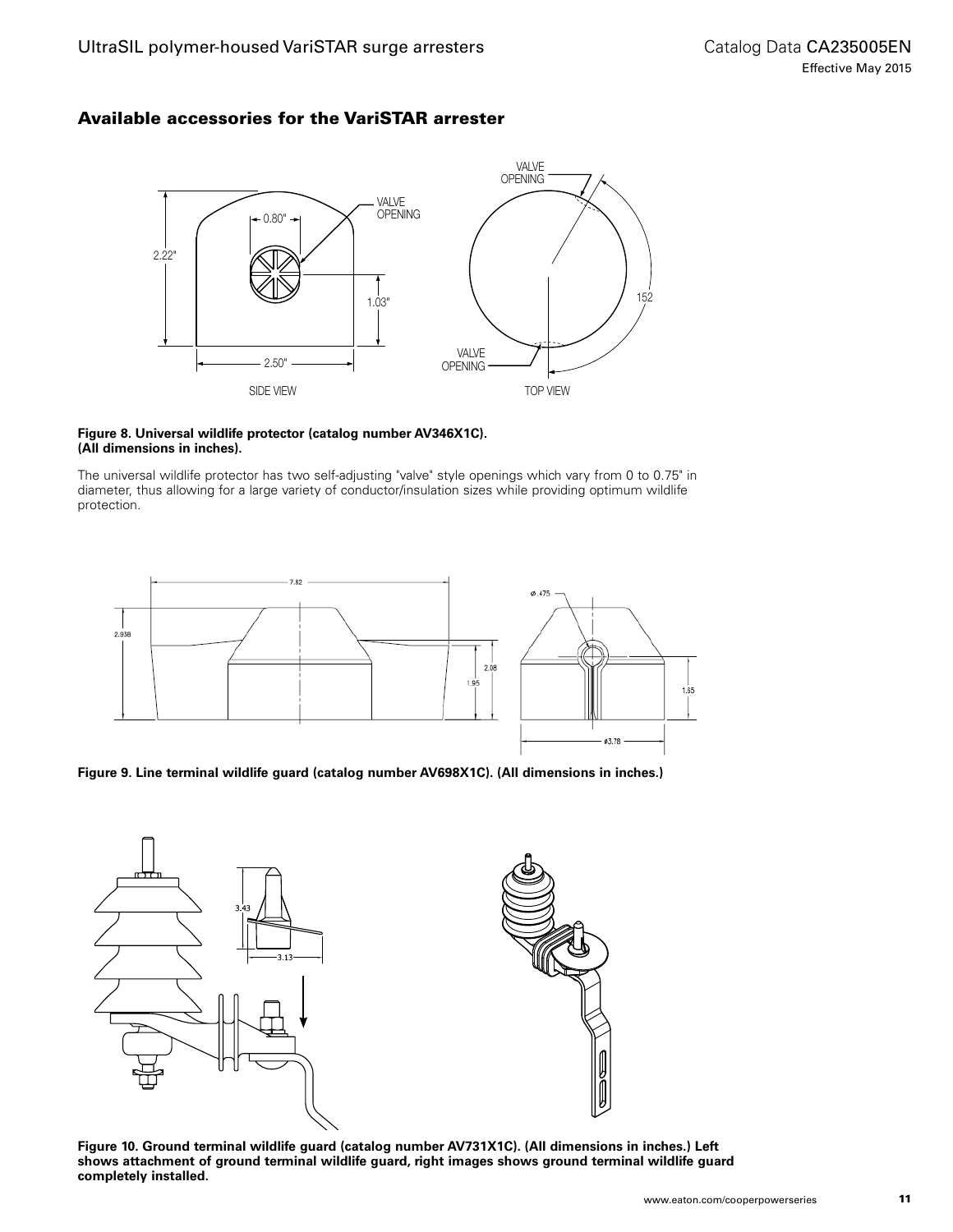Effective May 2015



**Figure 11. NEMA® cross-arm bracket (catalog number AM35A1). Can be specified with a "B" in digit 13. (All dimensions in inches.)**



**Figure 12. Standard transformer mounting bracket for 3-24 kV arrester (part number AM36A2). Can be specified with a "C" in Digit 13. (All dimensions in inches.)**



**Figure 13. Standard transformer mounting bracket for 27-36 kV arrester (part number AH46A2). Can be specified with a "C" in Digit 13. (All dimensions in inches.)**



**Figure 14. Optional transformer mounting bracket (catalog number AM36A3). Can be specified with an "N" in Digit 13. (All dimensions in inches.)**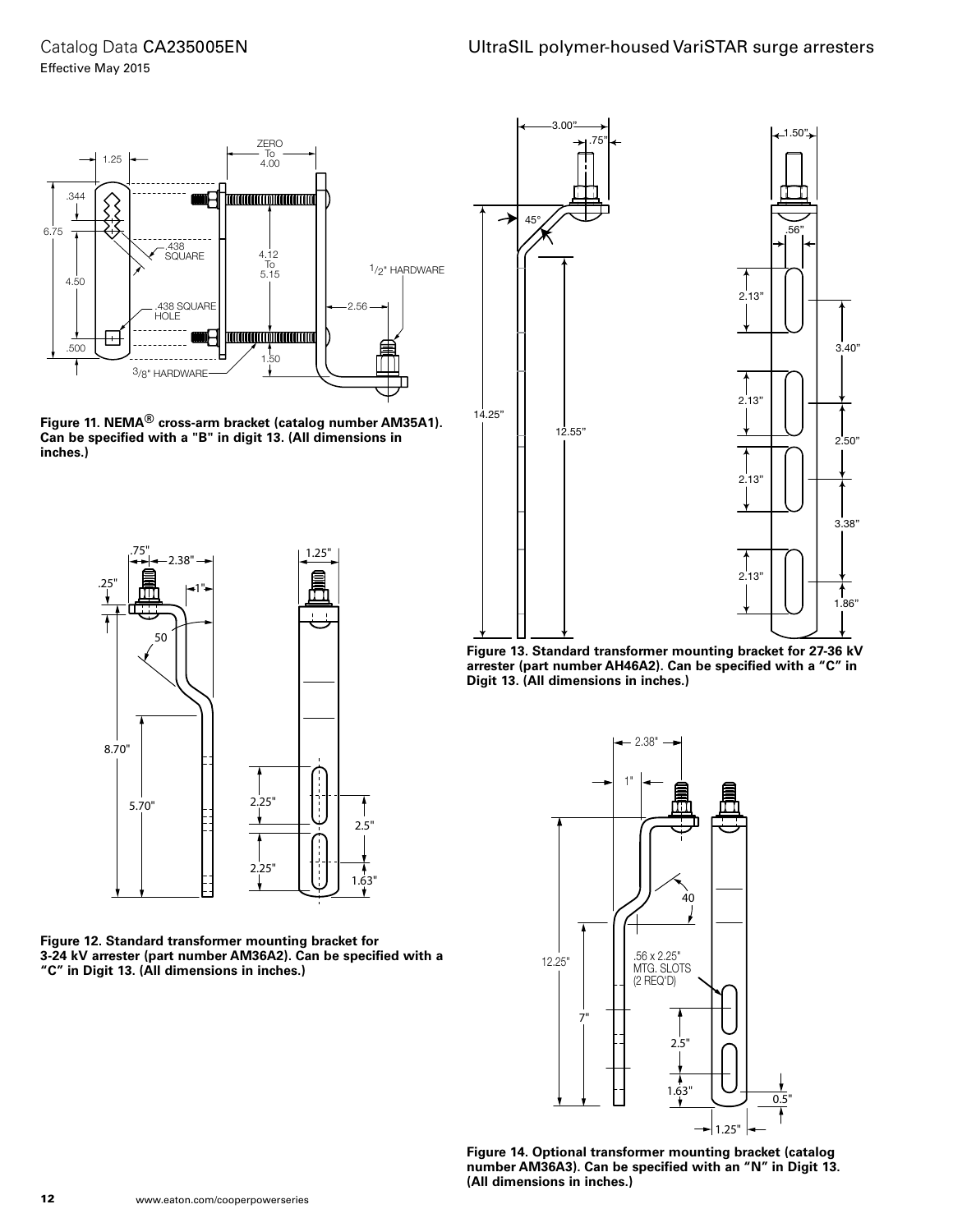

**Figure 15. Optional transformer mounting bracket (catalog number AM36A1). Can be specified with an "S" in Digit 13. (All dimensions in inches.)**



**Figure 16. Conductive base mounting for use with 3/8" hardware. Can be specified with a "2" in digit 12. (Requires "0" in digit 10, "D" in digit 11). (All dimensions in inches.)**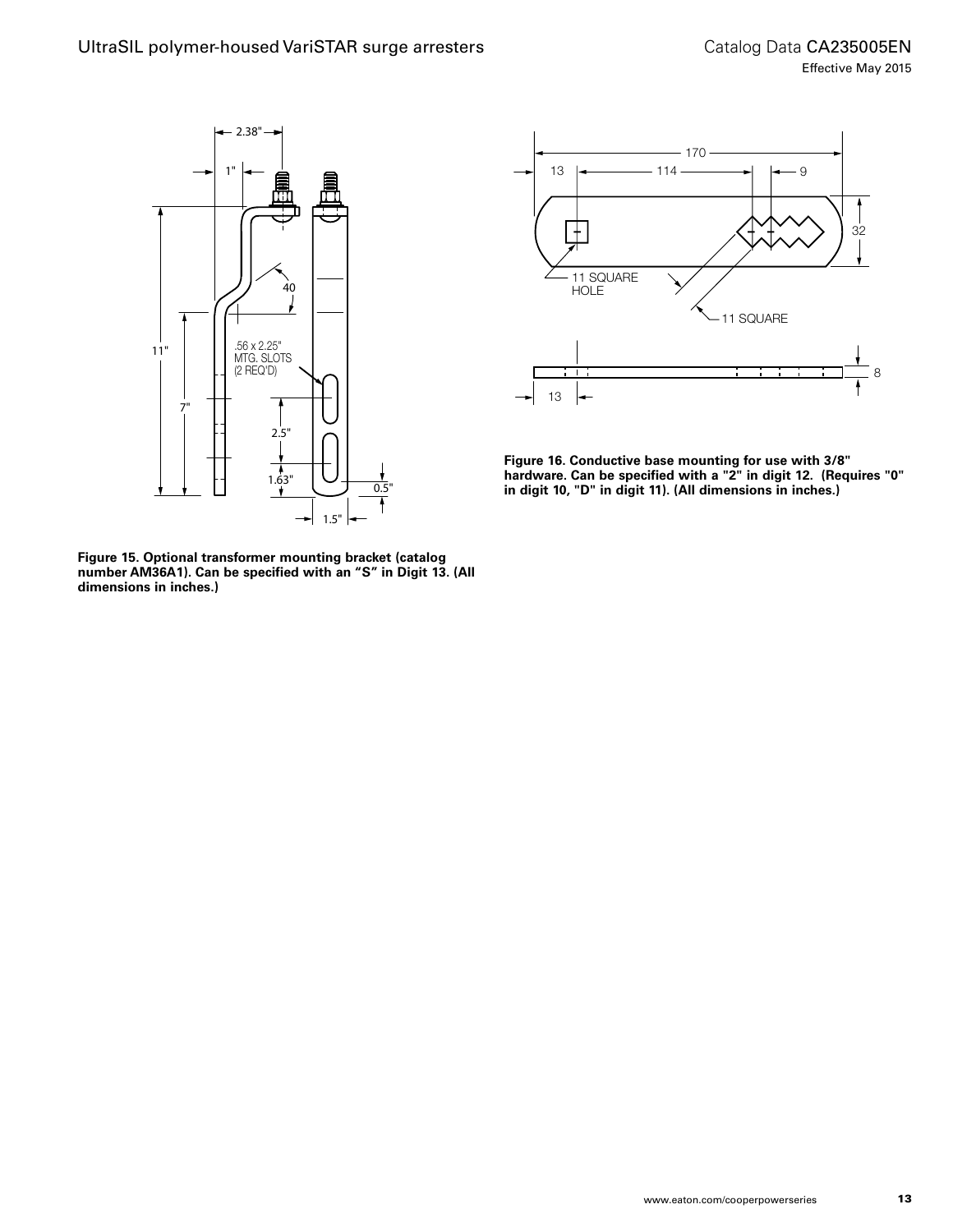## Catalog Data CA235005EN

Effective May 2015

## Additional information

- S235-35-1, ANSI® IEEE® UltraSIL Housed Distribution-Class MOV Arrester Installation Instructions
- S235-35-2, ANSI® IEEE® UltraSIL Housed Distribution-Class MOV BPL Coupler Installation
- S235-35-3, ANSI® IEEE® UltraSIL Housed Distribution-Class MOV BPL Coupler Installation Instructions
- 95062, ANSI<sup>®</sup> IEEE <sup>®</sup> UltraSIL Polymer-Housed VariSTAR Normal-Duty, Heavy-Duty and Riser Pole Distribution-Class Arrester Certified Test Report
- B235-08022, Superior Protection for Arresters and Wildlife